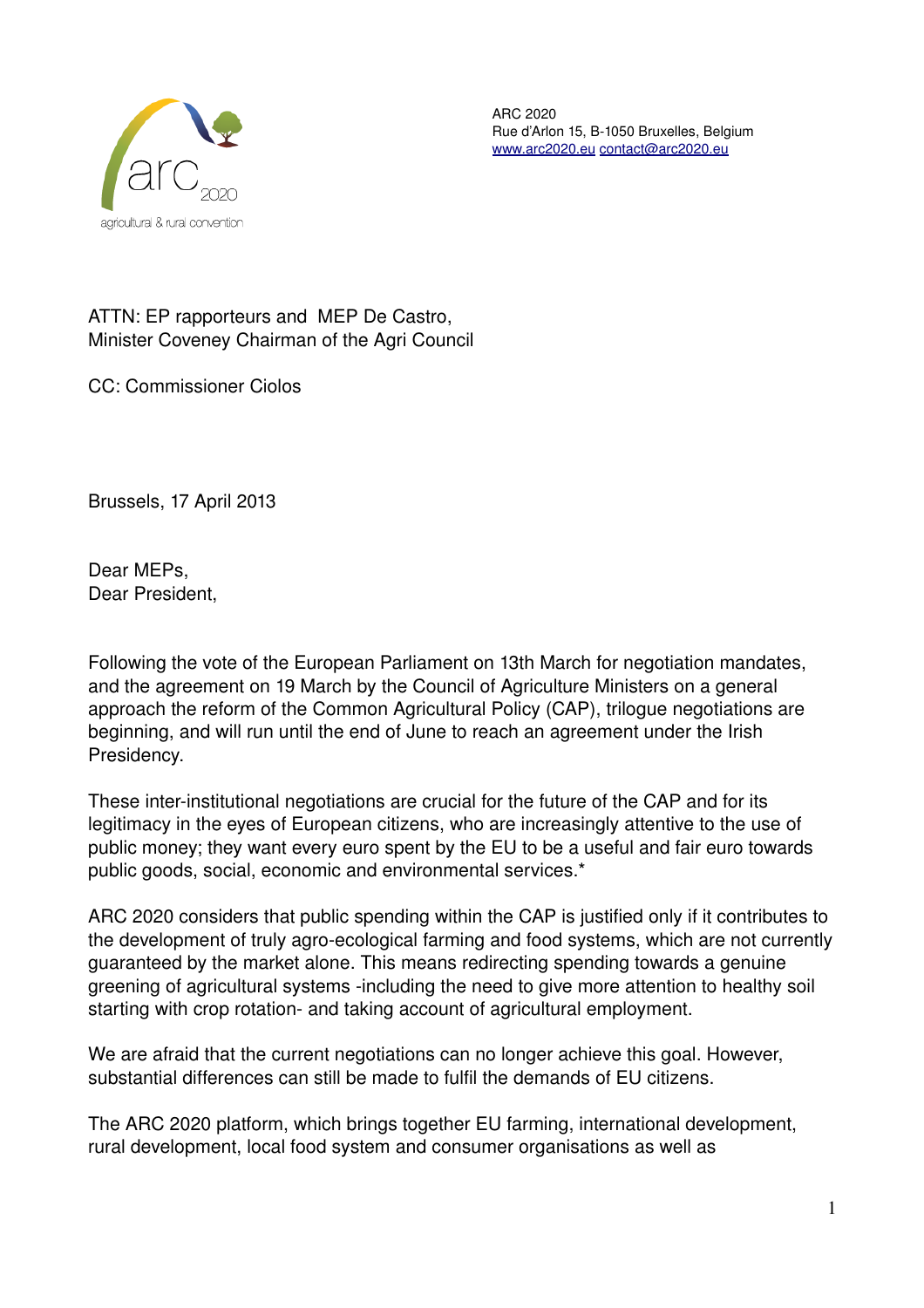environmental and nature conservation NGOs, has compiled a list of essential points that are still not decided in this trilogue. ARC 2020 asks you to actively support the attached positions.

ARC 2020 still believes that the CAP reform trilogues are an opportunity not to be missed to achieve a meaningful reform.

We remain at your disposal for any information or clarification.

Yours sincerely

For ARC 2020,

Adrian Bebb **Paolo Di Croce** François Veillerette Friends of the Earth Europe Slow Food International Pesticide Action

Marco Schlüter IFOAM EU Group

 $\omega$ 

Romuald Yohaber

Misse

Benny Haerlin **Romuald Schaber** Romuald Schaber Susane Løgstrup Meine Landwirtschaft European Milk Board European Public Health and Agricultural Consortium

Mandazy

**Network** 

ARC 2020 is a civil society platform of over 150 networks and organisations in 22 EU Member States, all pushing for a real reform of the EU's Common Agricultural Policy (CAP).

ARC 2020 represents a great variety of interests, including human rights, farmers, consumers, rural communities, nature protection, cultural heritage, animal welfare, minorities, public health and organic food, including Friends of the Earth Europe (FoEE), the International Federation of Organic Agriculture Movements (IFOAM) EU Group, Slow Food, PAC2013, Pesticide Action Network (PAN) Europe, and APRODEV.

More on [www.arc2020.eu](http://www.arc2020.eu/)

\* Eurobarometer, 2011.The Common Agricultural Policy, Special Eurobarometer 368, [http://ec.europa.eu/](http://ec.europa.eu/public_opinion/archives/ebs/ebs_368_en.pdf) [public\\_opinion/archives/ebs/ebs\\_368\\_en.pdf](http://ec.europa.eu/public_opinion/archives/ebs/ebs_368_en.pdf) Factwise on behalf of WWF, 2013. European opinion on the use of public money in the agricultural sector, [http://awsassets.panda.org/downloads/european\\_opinion\\_on\\_the\\_use\\_of\\_public\\_money\\_in\\_the\\_agricultural](http://awsassets.panda.org/downloads/european_opinion_on_the_use_of_public_money_in_the_agricultural_sector_final_with_tables_1.pdf)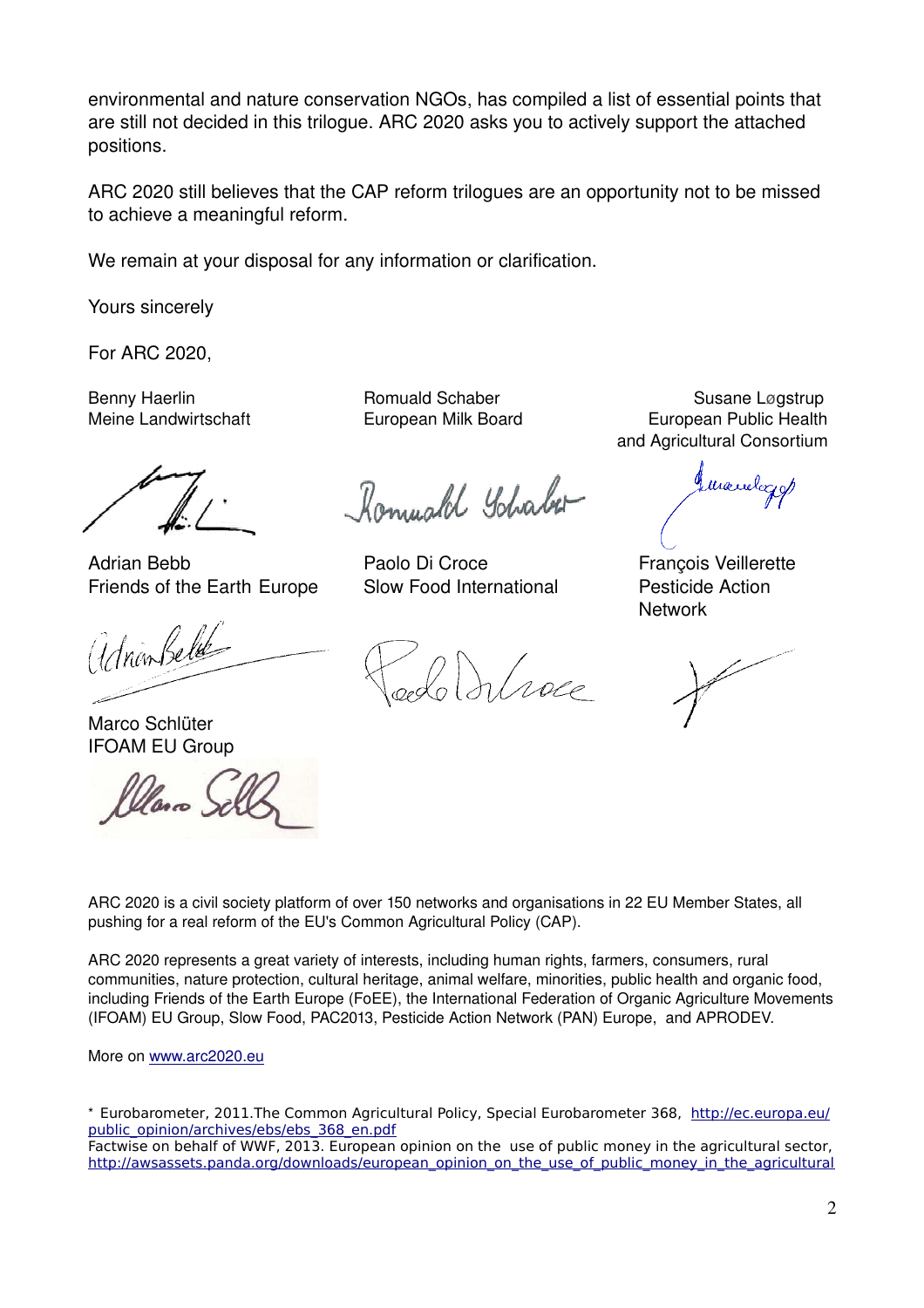[\\_sector\\_final\\_with\\_tables\\_1.pdf](http://awsassets.panda.org/downloads/european_opinion_on_the_use_of_public_money_in_the_agricultural_sector_final_with_tables_1.pdf)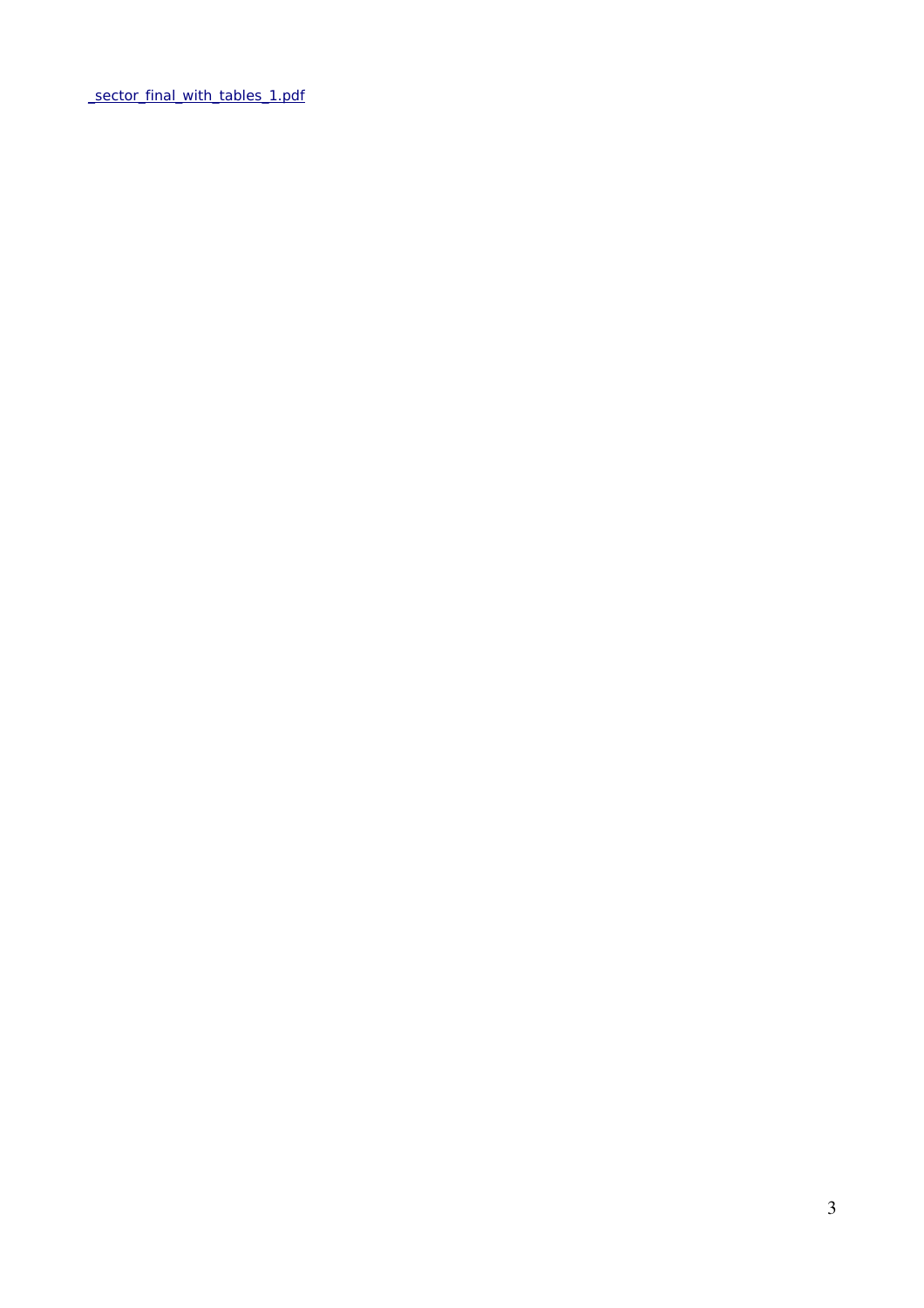

# **ARC's demands for Trilogues on CAP reform**

# **1. Directs payments**

# a) Strengthen the Greening principles

Article 29: The principle of a few simple and efficient greening measures to be implemented by all farmers in the EU should be defended. Following the clear mandate of the plenary vote, negotiations should respect the integrity of the European Commission's initial proposals of three agronomic measures. Any equivalence mechanisms would weaken the expected outcomes, while unsubstantiated exemptions should be avoided to ensure there is a transition to more sustainable agricultural practices (support Commission proposal and Parliament amendment);

Article 29 (2): Farmers should receive 30% of the national envelope for fulfilling greening requirements. Member states should not be allowed to reduce greening payments by linking it to the internal convergence of direct payments (support Commission proposal and Parliament amendment);

Article 30: farmers which have eligible arable land above 3 hectares shall respect the diversification measure including at least three different crops (support Commission proposal);

Article 31: Conservation of permanent pastures and grasslands: no ploughing of seminatural habitats, Carbon-rich or wetland soils, and no further weakening of the requirements (support Commission proposal);

Article 32: Ecological Focus Areas should start at 5% and reach 7%, without further delay, exceptions or dilution; this is the single most effective greening measure of the CAP and should be defended, with no ploughing, no pesticides or fertilisers as key principles (support Parliament amendment).

#### b) Fairer distribution of CAP subsidies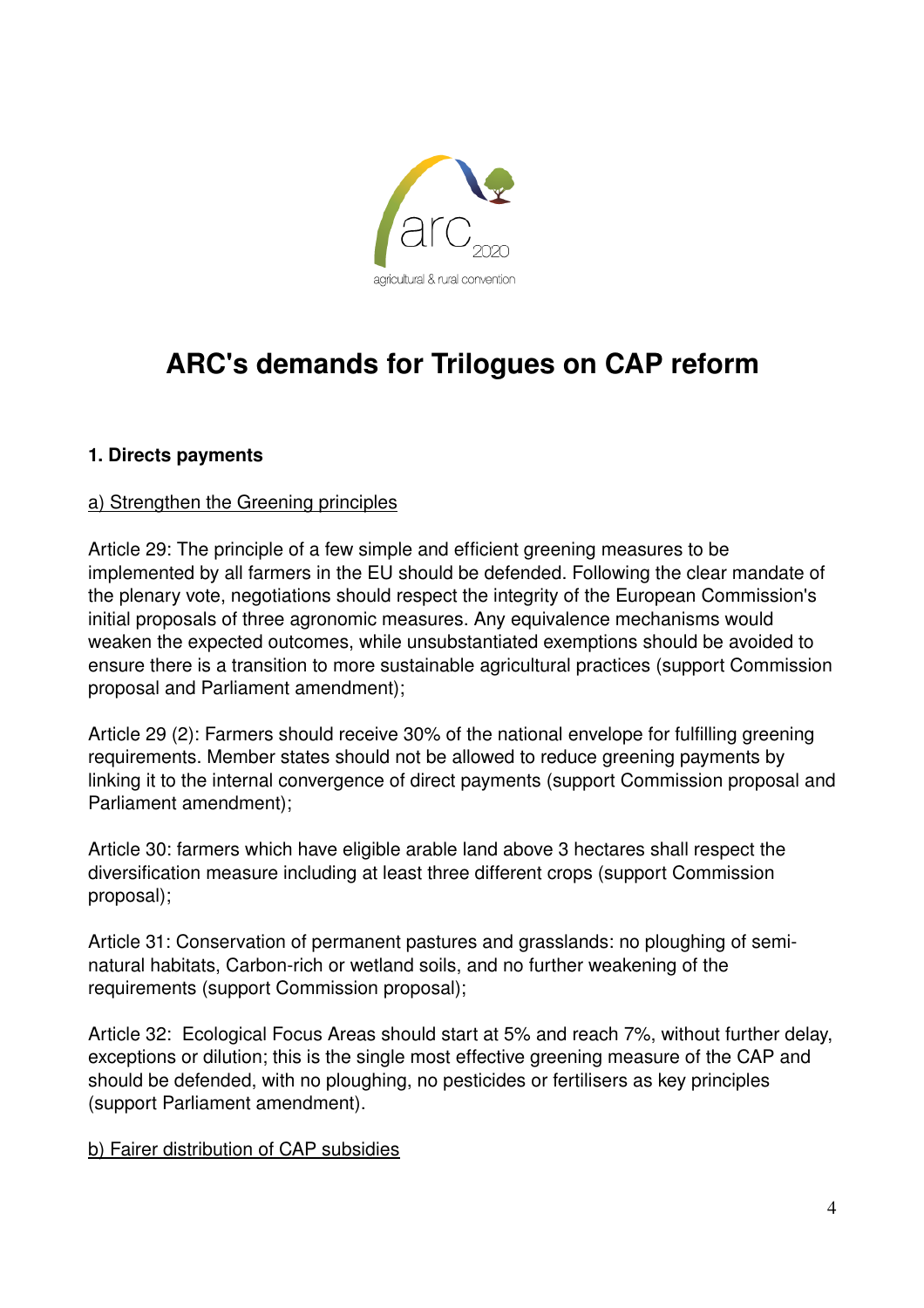Article 11: Capping and degressivity of direct payments should be mandatory in all Member States and not an option at the disposal of national governments; The European Parliament and the Commission should jointly defend the principle of EU wide minimum standards of equity to be observed when spending European taxpayers money to stabilise farmers' income (support Commission proposal and Parliament amendment);

Article 22: for Member States which still have payments entitlements based on historical references, an internal convergence of directs aids with a move towards an uniform rate in 2019, without any delay in moving away from historical references; the Council compromise is unacceptable and goes against the objective of fairer distribution of CAP funds between farmers (support Commission proposal);

# c) Better targeting of direct supports

Article 28a: In the same spirit, redistribution of "top up" payments for the first hectares should be restricted to no more than the national average of hectares per holding rather than a fixed size for all (50 hectares) as proposed by the Council; while the use of up to 30% of the national envelope as proposed by the Parliament should be defended (support Council amendment).

Article 29a: introduce a clause requiring the Commission to submit a strategic plan for the supply of vegetable proteins under the CAP, as proposed by the European Parliament (support Parliament amendment);

Article 36: introduce a mandatory payment for young and new farmers from Pillar 1 envelope (support Commission proposal and Parliament amendment);

Article 39: coupled payments should not be allowed for tobacco production; the reintroduction of such supports to tobacco would send a very negative signal for coherence with public health policies (support Commission proposal);

Article 48: defend the mandatory small farmer's scheme including a payment of 1500  $\epsilon$ instead of 1000 € (support Commission proposal on the principle and support Parliament amendment on the annual payment amount).

#### d) Flexibility between funds

Article 14(2): There should be no flexibility allowing transfer of funds from pillar 2 to Pillar 1, while transfer from Pillar 1 to Pillar 2 should be maximised where funds target agrienvironmental schemes and agro-ecological approaches.

# **2. Rural Development**

#### a) Funding measures and minimum spending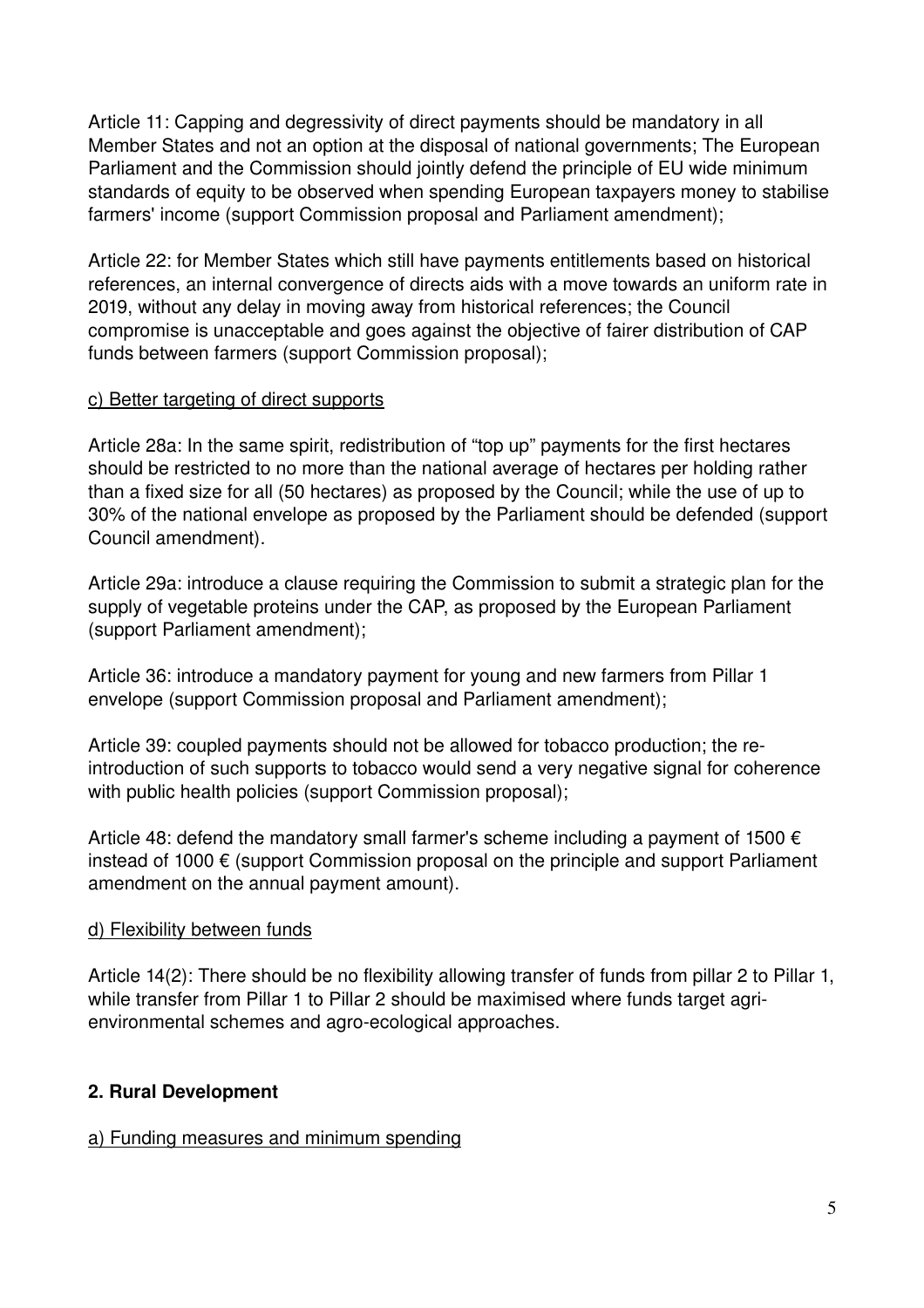Article 29 (am 144): No double funding for agri-environment -only commitments going beyond the baseline of greening+cross compliance should be funded (support Commission proposal and Parliament amendment);

Article 65: Defend that at least 25% of EAFRD expenditure should only be allocated to agri-environment and organic farming and be legally binding for all member states. This ensures a minimum threshold of targeted support for advanced sustainability approaches. Council's proposal to include payments for areas with natural constraints would substantially reduce the EAFRD's beneficial environmental effect and so should be rejected (support Parliament amendment).

# b) Natural resources and biodiversity conservation

Article 39 (am 81): Ensure no access to insurance schemes if farmers don't first climateproof their farms and make their agro-ecosystems resilient to environmental fluctuations (support Parliament amendment);

Article 18(1)b +(3) (am 58): defend sustainable management of genetic resources, energy and water saving, and agro-ecological production systems (support Parliament amendment);

Article 18 and Annex 1: investment support in physical assets for agro-ecological production systems and organic farming should be defended (support Parliament amendment);

Article 27(1) (am 27): ensure that aid is granted only to investments which do not harm biodiversity or ecosystem services (support Parliament amendment);

Article 29 (am 144): support the forerunner principle in meaningful agri-environmentclimate measures (support Parliament amendment);

Article 36 (am 38): support reduction of waste and water and energy use (support Parliament amendment);

Article 61 (am 115): Agro-ecological production systems should be explicitly recognised in the European Innovation Partnerships.

# c) Territorial development approaches

Recital 22 (am 8): Defend promotion of urban rural links cross-regional cooperation (support Parliament amendment);

Article 2(1) t (am 27): Defend direct sales, local market and community supported agriculture (support Parliament amendment);

Article 17(1) b (am 57): Defend short and local food supply chains (support Parliament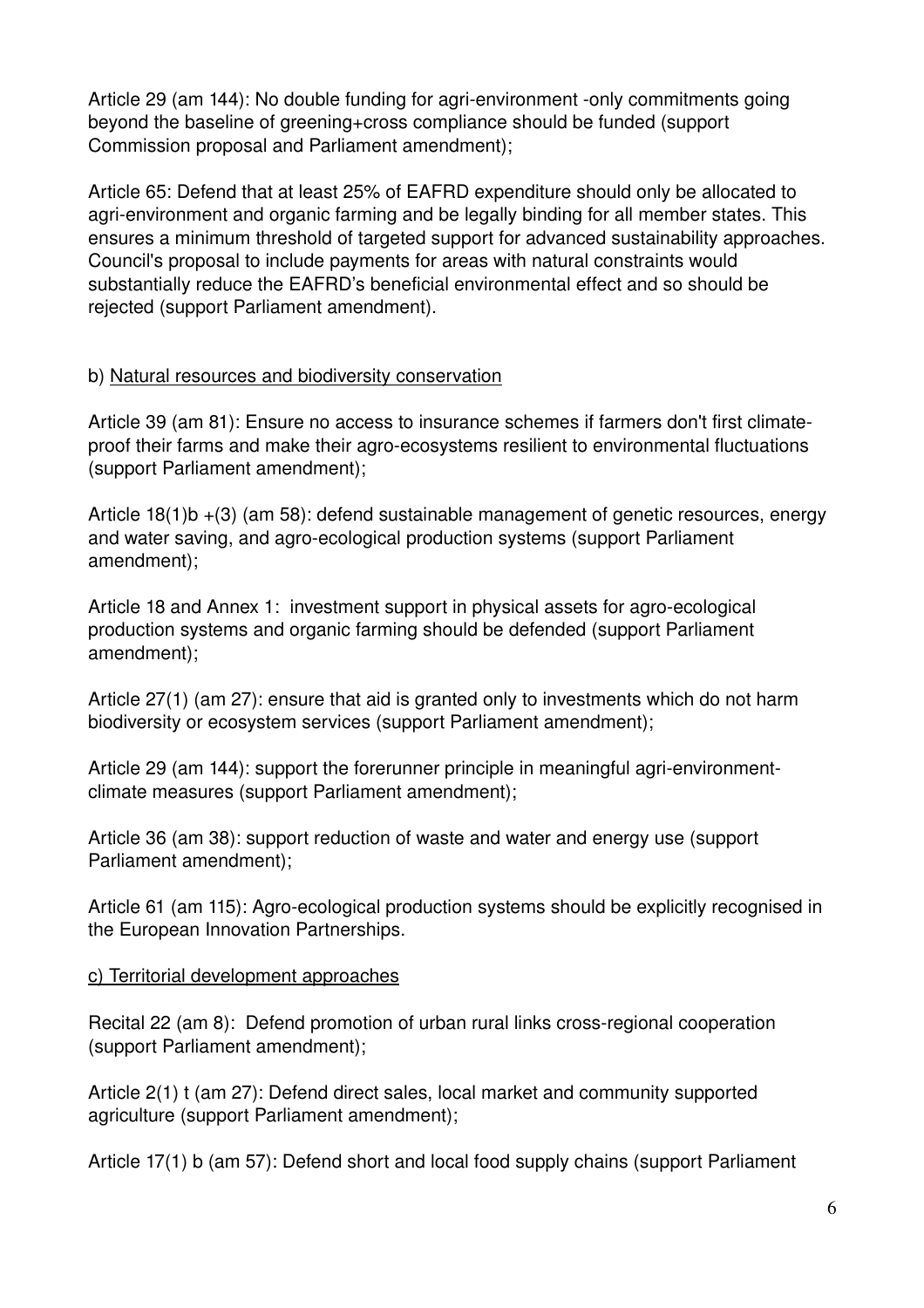amendment);

Article 16 (4) (am 56): Defend advisory services for local processing and short distance marketing and hygiene rules (support Parliament amendment);

Article18 (1)b (am 58): defend small scale slaughterhouses (support Parliament amendment).

# c) Community based development and innovation

Recital 38 (am 14): defend community based innovation (support Parliament amendment);

Article 2(1)t (am 30): defend community-led local development (support Parliament amendment);

Article 20(2)a (am 60): defend community-led local partnerships (support Parliament amendment);

Article 21(1) (am 62): ensure access to village renewal for community led initiatives (support Parliament amendment);

Article 43(1)b (am 85): defend capacity building for a community-led development strategy (support Parliament amendment).

# d) Policy coherence for development

Article 6 a (am 173): ensure the CAP is a "Do No Harm" policy adhering to IAASTD principles (support Parliament amendment).

# **3. Horizontal regulation**

# a) Funding measures

Article 29: no EAFRD payments for complying with Greening measure commitments, i.e. no double payments (ref. DP. Title III, art. 29) (support Commission proposal).

# b) Farm advisory system and monitoring

Article 22 (ams 55, 56): defend broad monitoring of agronomic data, including agroforestry areas, soil health and the agro-ecological resource base we depend upon longterm, with a view to valuing ecosystem services; not simply monitoring old-school productivist economic factors (support Parliament amendment);

Annex I (ams 167171) and art.12(2)c (am 50): defend information on good agronomic and agro-ecological practises to be provided by Member States' farm advisory systems (support Parliament amendment).